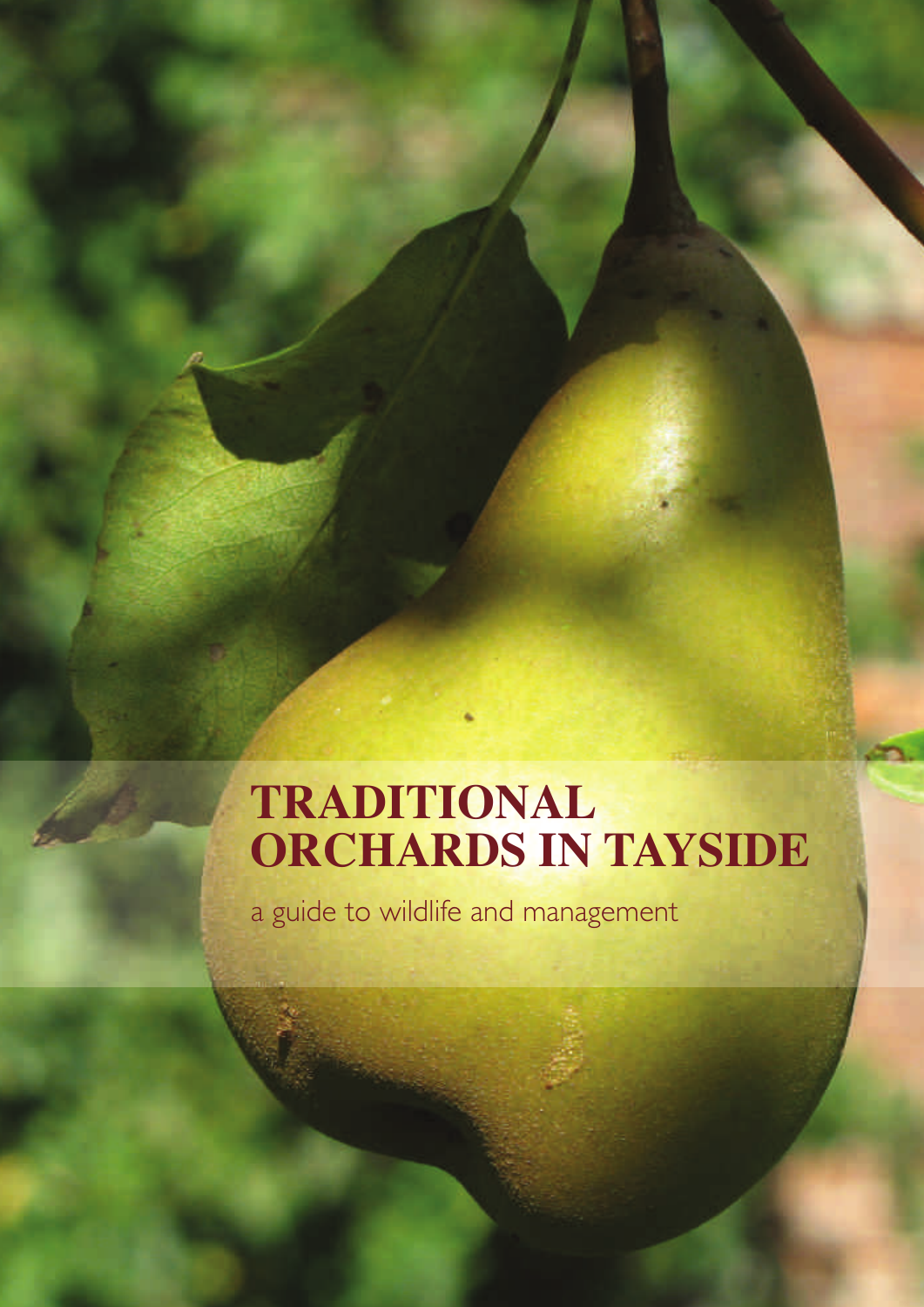# **introd**

Traditional orchards are a much-loved part of our British heritage and countryside – from the pears of northern Scotland, to the plums of Westmorland and the mazzards (cherries) of Devon and Cornwall – and of course, the thousands of apple varieties across the UK. There is a rich history of fruit in Scotland – walled orchards and traditional orchards are known from Caithness to the Borders. Like the rest of the UK, there are local varieties, such as the Lass o'Gowrie apple from Perthshire and the *Lindorseii* pear from Fife. Plums grow exceptionally well in Eastern Scotland too.

In Tayside, there were for many years large orchards in Angus, Highland Perthshire and the Carse of Gowrie. The Carse has been well known for its apple, pear and plum orchards since the monasteries owned and farmed the grange lands in the 12th century. With the growing population of nearby Dundee in the 19th century the need for local food and cheap jam briefly revived the by then dwindling orchards. But a recent survey shows that out of 51 known documented orchards, 28 no longer exist and of the remaining orchards only 9 are of any particular value.

This finding mirrors the situation elsewhere in Tayside and the UK as a whole—some counties have lost 95% of their orchards since the 1970s—mostly due to changes in agriculture, development pressures and benign neglect. Once a common sight within the landscape, the traditional orchard habitat is now under serious threat and this is the

> reason the UK Biodiversity Action Plan now includes Traditional Orchards in its list of priority habitats. Supermarkets have long been importing cheap overseas fruit and this has led

> > to orchard habitats becoming economically unviable and increasingly rare. The wish to lower food miles and enjoy locally-sourced produce is, however, now turning the tide of disinterest.

Local authorities, housing associations and private developers are now considering planting fruit trees as part of their greenspace contribution – school and college orchards are being planted, new housing developments are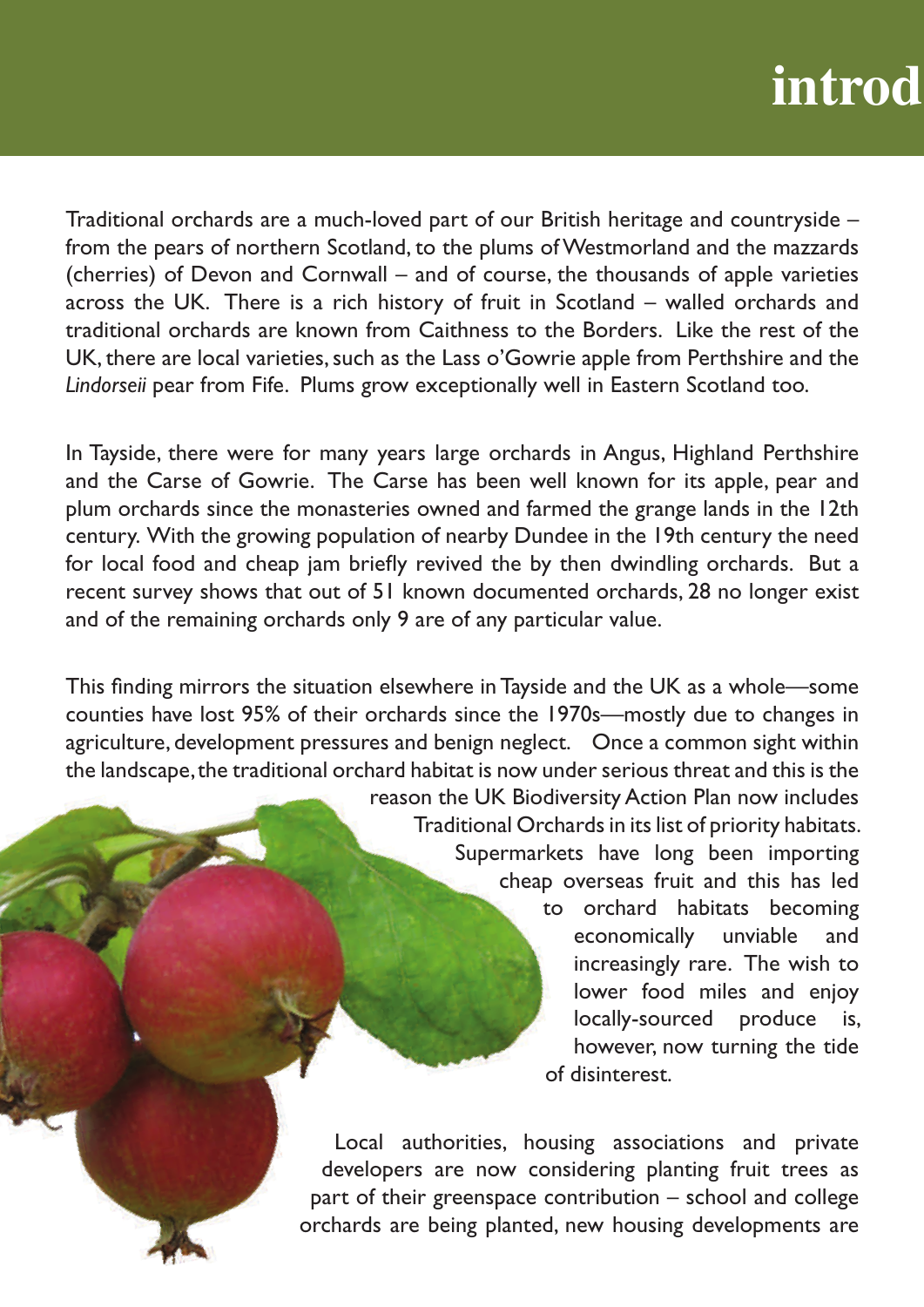## **duction**

planning community orchards or a planting of two or three fruit trees in each individual garden of a development.

The Carse is notable for its heritage varieties of apples: Bloody Ploughman, Lass o'Gowrie, Tower of Glamis, Hoods Supreme, etc. There are some wonderful remnants of old orchards throughout the area, rich in biodiversity and cultural history. On the south side of the Tay rare pear varieties exist—it is likely this is also the case in the Carse.

Most orchards generally consist of large trees grown on vigorous rootstocks planted at low densities. Often occupying the same piece of land for centuries, and managed without chemical input, these sites are hotspots for biodiversity and have been shown to provide a refuge for over 1,800 species spanning the plant, fungi and animal kingdoms.

Whether you are managing your orchard for fruit production, or just enjoy having a few fruit trees in your garden, these areas are very important for wildlife and often harbour old, rare and locally significant fruit varieties.

In some cases reinvigorating the commercial side of an orchard will safeguard it and the Carse of Gowrie Historic Orchard Forum is leading the way in this respect. It is hoped other areas of Tayside – and central Scotland – will follow suit: there is now a huge interest in safeguarding what is left.

Orchard owners and managers can help protect the wildlife associated with orchards by following some simple steps shown in this booklet.





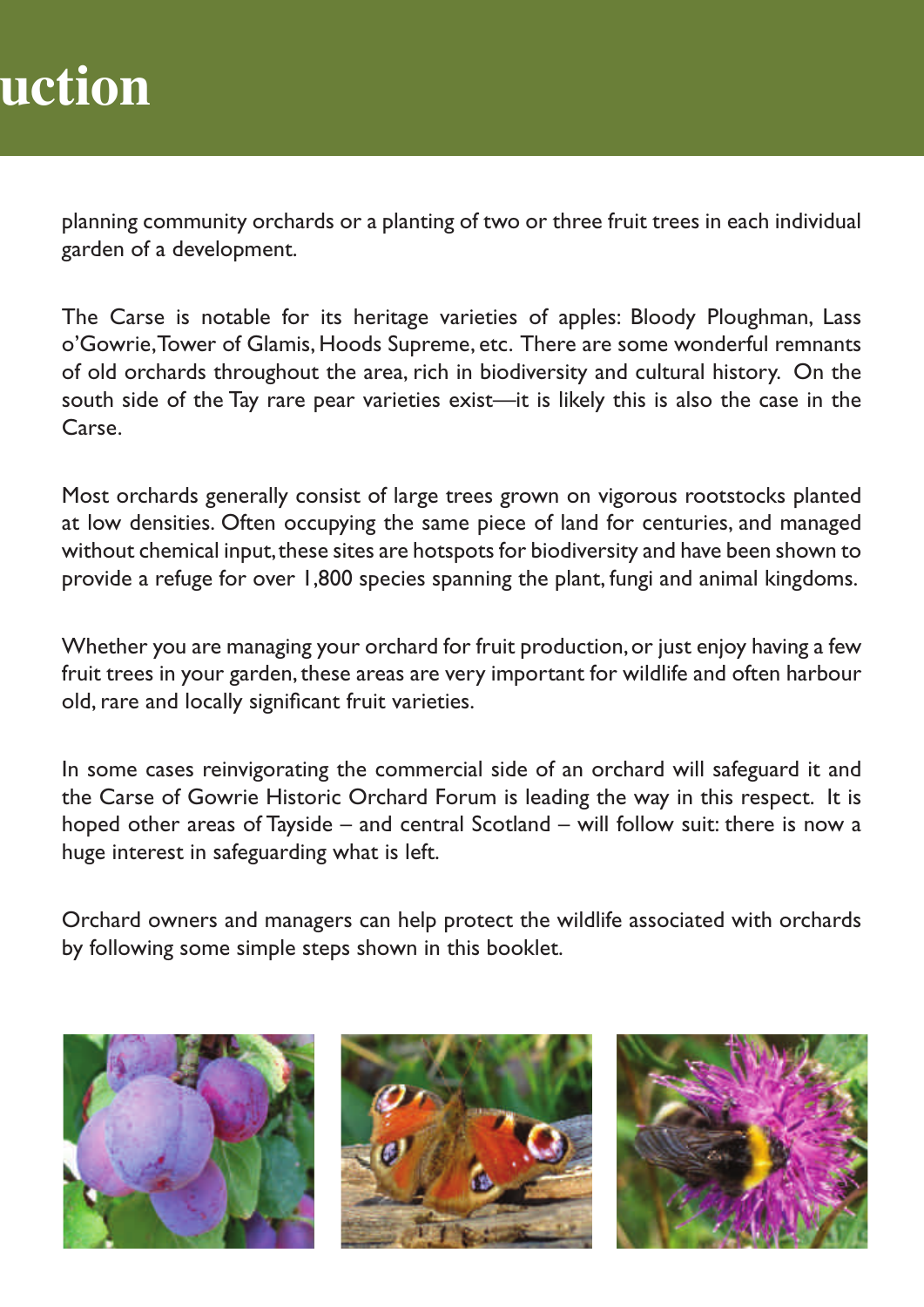# **wildlife in y**



Traditional orchards tend to be small areas of land and ecologically resemble mini parklands, wood pasture or

woodland edge as they often contain a mosaic of habitats important to wildlife. This includes open-grown fruit trees, fallen and standing deadwood (essential food for insects, nesting holes for birds); fruit (autumn and winter food for birds and insects); mature hedges and scrub (nectar and food for insects and birds, plus nesting sites); varied grass sward (rough grass for bumblebees and tall herbs for insect food and habitat); and ponds/ditches (breeding and feeding habitat). Bare soil and anthills are also just as important within the orchard habitat.

## *fungi*

Fungi occur almost everywhere and play a vital role in the ecosystem. Many fungi are essential as decomposers and recyclers of plant remains and others are key transporters of nutrients for the optimum growth of trees and plants. The attractive waxcap fungi are intolerant of chemical fertilizers and are therefore indicators of high quality, unimproved grassland. They prefer frequently mown or grazed sites where the grass is short, and require a considerable time to develop; consequently they are becoming increasingly rare.

As well as grassland fungi, there are many species associated with both the living and decaying wood of orchard trees. The presence of fungal fruiting bodies has often led to concern: however few fungi are major pathogens and now, instead of being seen as detrimental, fungi are believed to be the key to prolonging the lives of trees and may often be of conservation value themselves.

## *lichens*

Lichens are slow growing and the greatest abundance and diversity occurs where conditions are stable for long periods of time. As they are very sensitive to air pollution they act as indicators of air quality, particularly sulphur dioxide; only a few species are able to survive in areas of high pollution.

## *mistletoe*

This is a semi-parasitic plant deriving water and nutrients from its host. It is found on over 200 different tree species, cultivated apple being by far the most common. It has separate male and female plants with the male producing golden flowers in spring and the female producing the characteristic white berries in winter. Does it occur in Tayside? It is known in Edinburgh and the Lothians, so it may well occur north of the Tay. As it plays host to 6 species of insect which occur solely on mistletoe, including the mistletoe tortrix moth, it would be good to know if this attractive plant is in Tayside.

## *plants*

The orchard floor tends to be the most overlooked part of the habitat, yet it is the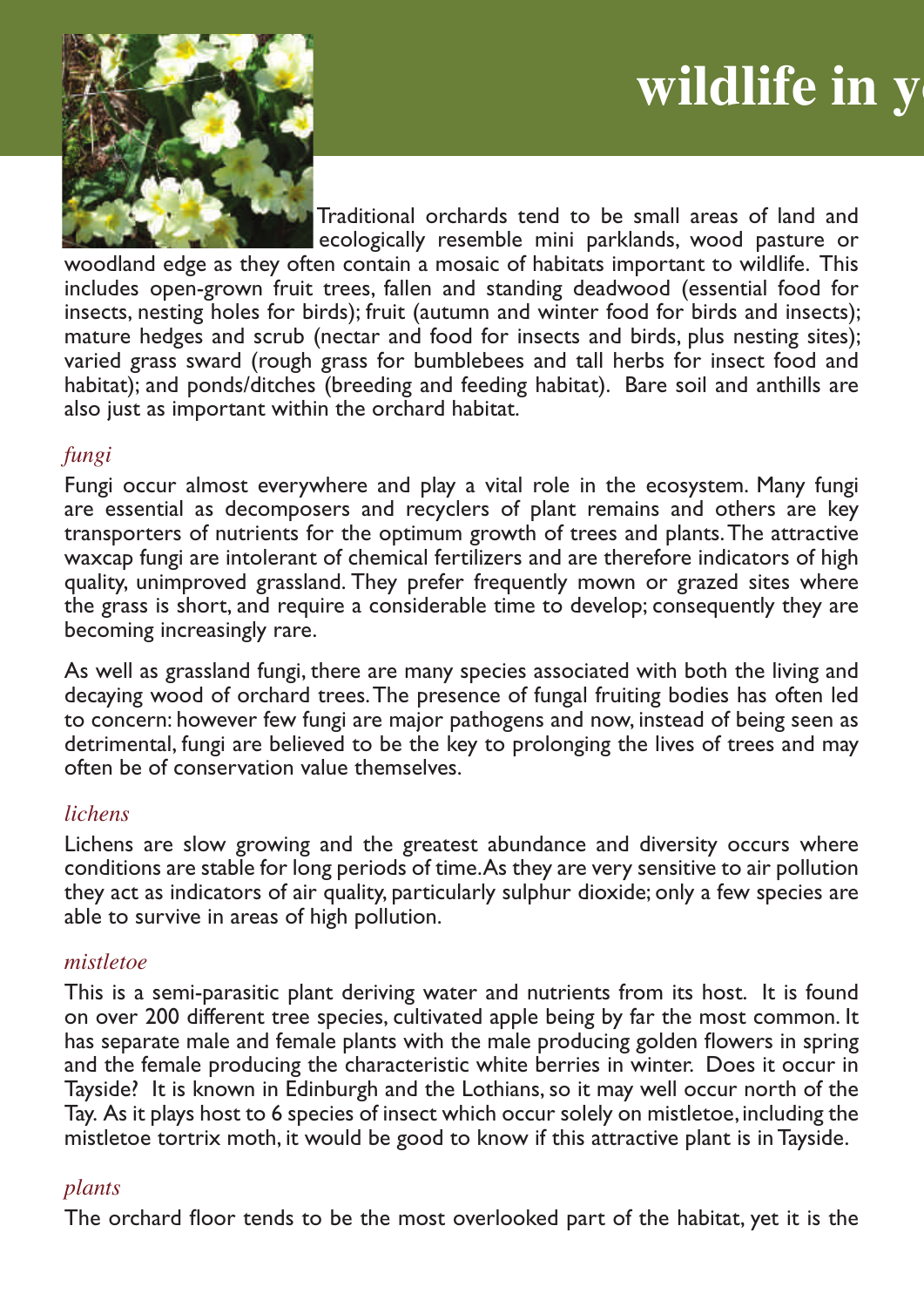## **your orchard**

key to the diversity of species occurring throughout the orchard. If the grass has been cut for hay or lightly grazed and has not been treated with chemicals it is often species-rich. As well as generating a colourful display of wildflowers such as cowslips, primroses and orchids in spring to match the ephemeral beauty of the fruit tree blossom itself, there is the all-important nectar and pollen for a very wide range of insects at a vital time of year. Shadier orchards tend not to have the show of flowers but give rise to plant communities more typical of hedge bank flora; this can be just as important for invertebrates.

#### *insects*

Traditional orchards support an array of invertebrates owing to the diversity of the habitat and the presence of open, sunny sites. Bees – both honeybees and bumble bees - forage for nectar among the wildflowers and fruit blossom. They not only help to pollinate the orchard trees, but also the crops in adjoining fields, allotments and gardens.

Because fruit trees are relatively short-lived (c100 years for apple trees, c250 for pear trees), decaying wood is more quickly produced than in most native hardwoods. Older orchards are therefore very important refuges for saproxylic invertebrates, i.e. those insects dependent on decaying wood: rot holes, hollow trunks and split bark.

Decaying fruit is also very important for insects, especially moths, butterflies, ants, bees and sawflies. These, in turn, encourage hole-nesting and insectivorous birds into the area.

#### *birds*

Many bird species use orchards including tits, thrushes, finches, flycatchers and woodpeckers. Fruit provides important food sources in autumn and winter for birds, in particular thrushes and blackbirds which feast on the windfall apples and hedgerow fruit. In the spring many birds are attracted to the insects amongst the blossom; orchards also provide excellent nest sites in the older trees.

#### *mammals*

Many bat species rely on holes in old trees or mature ivy on trees/ adjoining walls to provide winter roosting sites. Together with unimproved grassland teeming with invertebrates for a good supply of food, the orchard habitat is ideal for these increasingly vulnerable mammals. Voles and mice also benefit from areas of rough, tussocky grass and their presence encourages predators such as owls and kestrels to hunt over the orchard. In a country setting, hares, badgers and the occasional fox will also explore an orchard for food. Copyright: Hugh Clark

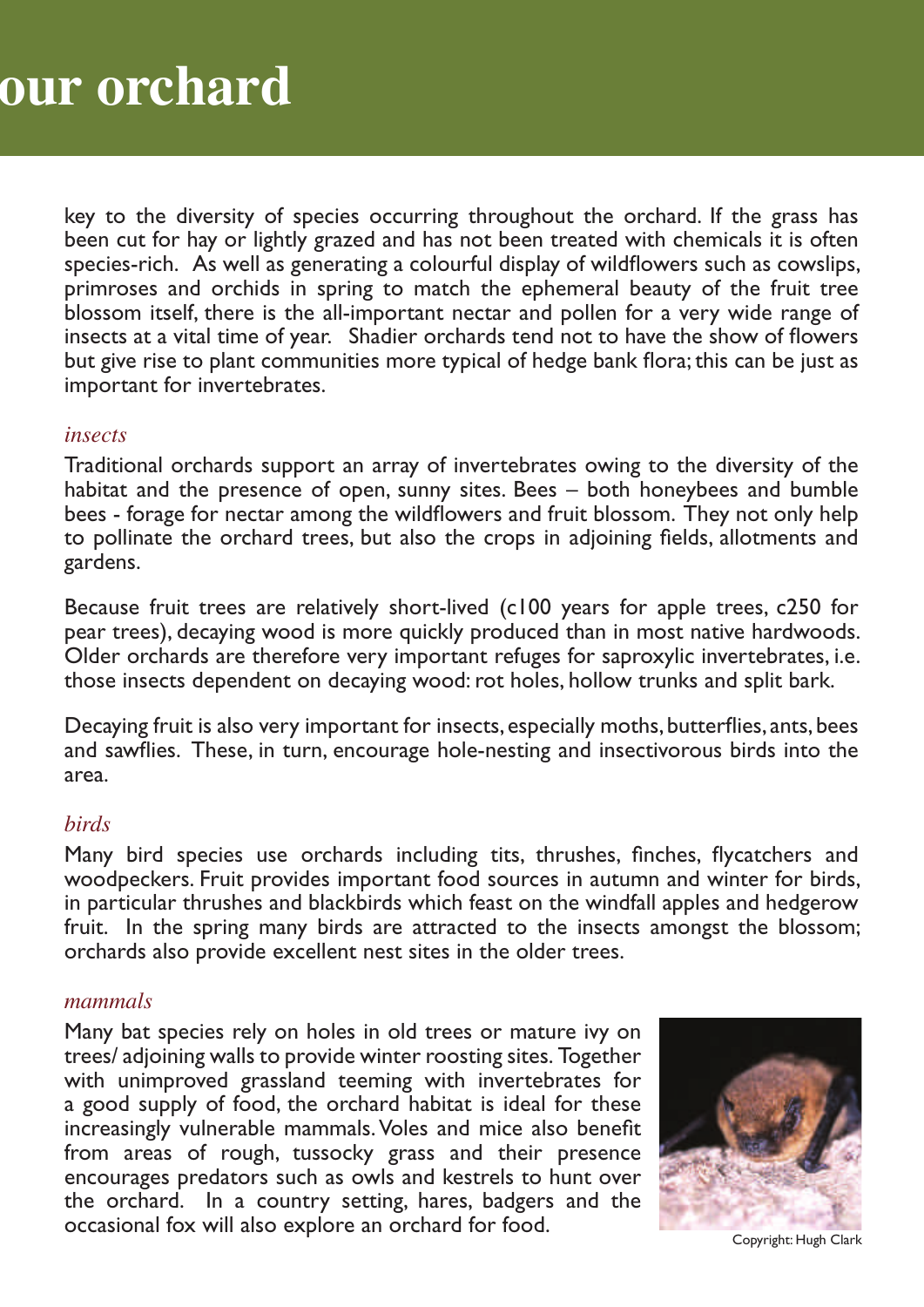Here are some simple, low-cost measures you can take in order to encourage or maintain wildlife in your orchard. These are based on four key principles: retaining decaying wood, ensuring a wide range of feeding and nesting habitats for an array of species and the reduction of chemical use. Low intensity management benefits wildlife and some pest species can be controlled naturally by encouraging their predators.

## *retain dead and decaying wood*

As a tree matures, it will naturally die back and begin to hollow out enabling it to remain standing, recycle nutrients and ultimately thrive for longer. Decaying and dead wood, therefore, does not necessarily mean that a tree is in poor health. Old fruit trees are extremely resilient and will continue to grow even if they are windthrown and horizontal: don't rush to chop down an old or angled tree. From a wildlife perspective, standing decaying wood is one of the most valuable elements of the orchard habitat. Hollow trunks, cracks in bark and rot holes can provide nesting areas for birds and bats and supports a wide variety of invertebrates.

Diseases do exist which can reduce fruit yield or damage trees and consequently any wood affected with an identified disease should be removed and burnt. Where unsafe decaying wood must be removed, it should be stacked nearby for the benefit of fungi and invertebrates.

If you want to go a step further and create another interesting habitat within your orchard, place some decaying wood into a pond or puddle. Wet wood is home to an additional unique suite of important organisms.

## *plant young trees*

As equally important as retaining veteran trees, the planting of new ones will ensure a succession of habitats for a variety of species. As the trees in your orchard age and die, replace them with young stock, preferably produced from grafted material from existing trees on to standard or half-standard rootstocks. This will not only help to preserve old and local varieties but these young trees will become the veteran trees of the future.

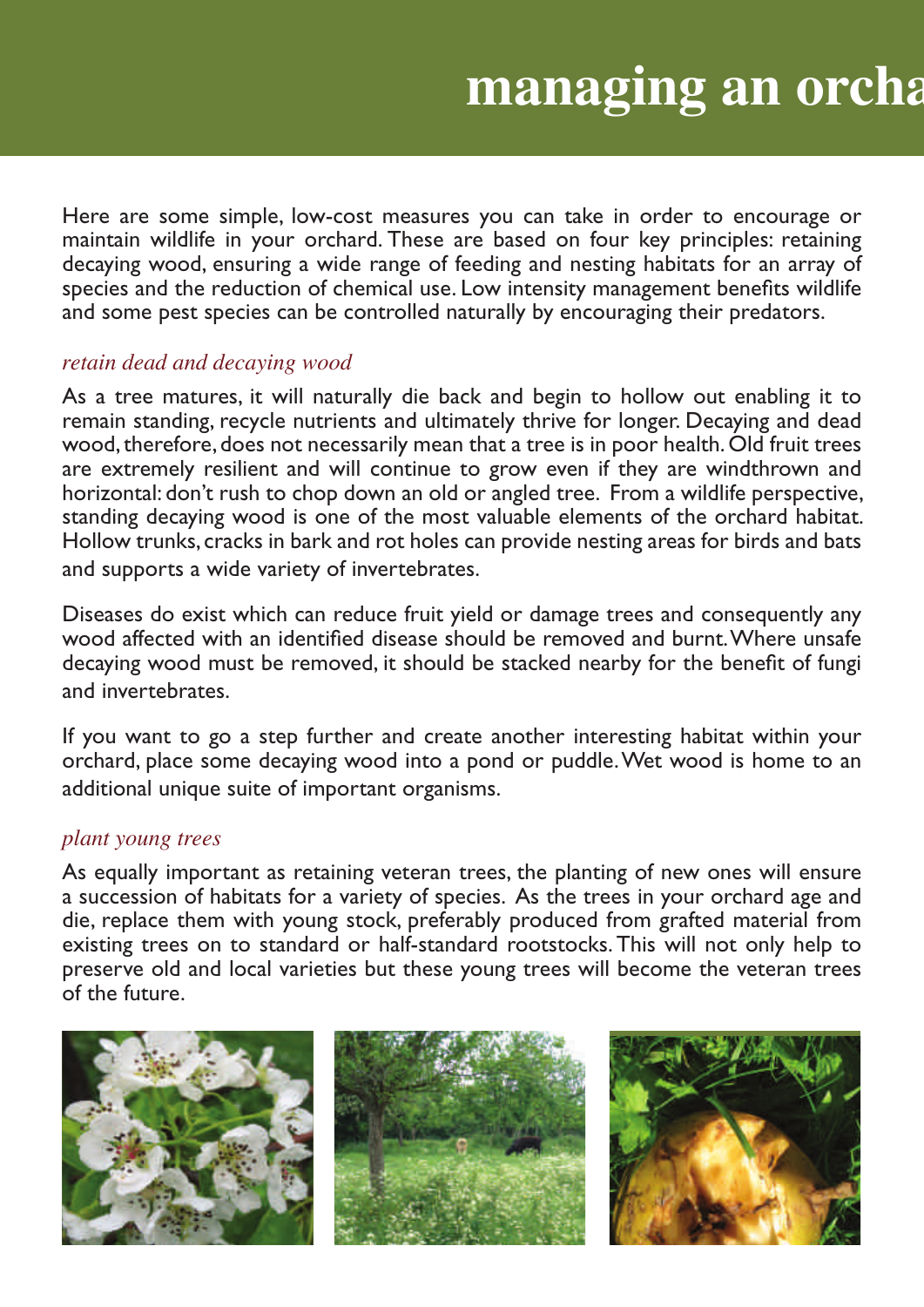## *boundary biodiversity*

Fruit trees are not the only important component of the orchard habitat. Creating ponds, leaving wild corners, rough edges and retaining species-rich hedgerows will increase diversity. Trim hedges infrequently and do not cut them all in the same year; this will ensure availability of fruit and blossom for birds and insects. Retain hedgerow trees where possible. Ungrazed or uncut strips or corners of rough grass provide shelter and food for over-wintering insects, birds, small mammals and good hunting ground for birds of prey. Flowering trees, shrubs and plants within an orchard are important sources of nectar and pollen when insects are in their adult stage. Especially useful plants are members of the daisy family, native hogweed and other umbellifiers.

## *graze or cut for hay*

Grazing and cutting for hay are the traditional ways of managing an orchard floor. Different animals and stocking densities will produce a different floral assemblage. However, by far the biggest contribution to increasing the biodiversity of an orchard is avoiding herbicide and fertilizer use. Reliance on natural soil fertility will favour meadow and woodland species rather than nutrient-hungry species such as docks and nettles.

Ponies and horses are detrimental to orchards and will kill trees by stripping the bark from them. Sheep, pigs and traditional breeds of cattle can all be put in an orchard, but the trees must be mature and have suitable tree guards. Geese are also traditionally grazed in orchards. If the orchard produce is to be sold or used for human consumption, it is essential to remove livestock at least two months before the fruit is harvested; windfalls must not be included. This will ensure that e-coli bacteria are not present on the fruit.

## *windfall*

Fallen fruit provides an important autumn and winter food source for a range of wildlife and can help to ensure the survival of some species. Birds and mammals, butterflies, moths and bees will all be attracted to this rich natural larder.

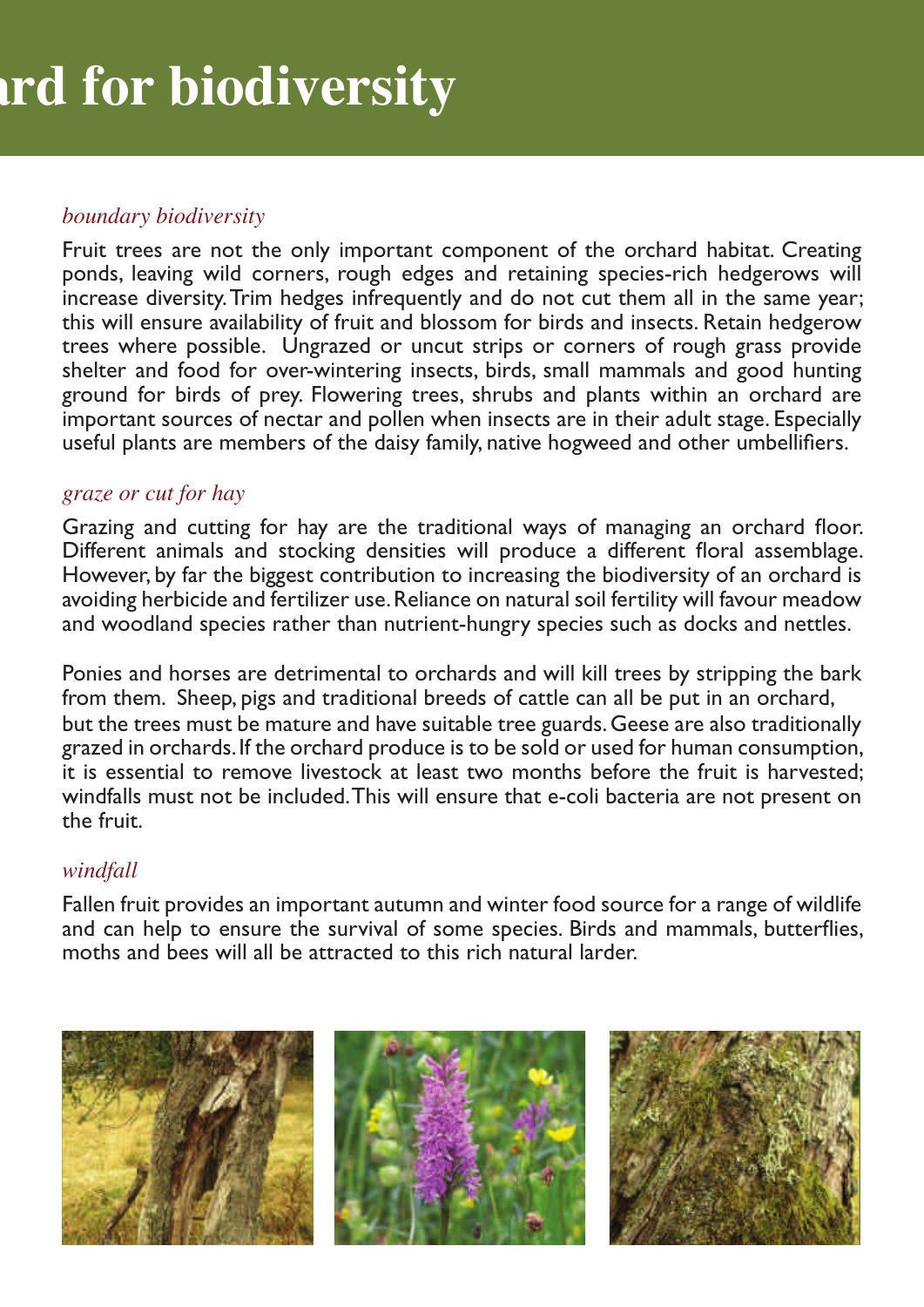# **practical m**

Before any work is undertaken, it is important to assess the orchard and, if possible, prepare a simple management or action plan. Consider the following:

- . Individual tree health and disease (bearing in mind previous comments regarding deadwood and tree decay being vital for wildlife); • Individual tree health and disease (bearing in mind previous comments<br>deadwood and tree decay being vital for wildlife);<br>• Causes of poor condition and the proposed management to correct it;
- 
- deadwood and tree decay being vital for wildlife<br>● Causes of poor condition and the proposed mai<br>● Nutrient status of the soil; use of chemicals, etc.
- Nutrient status of the soil; use of chemicals, etc.<br>• Weed competition and management of the orchard floor;
- . Timing of any pruning or general restoration, including management of the boundary area.

## *pruning*

Timing – malus (apples and pears): ideally when dormant, i.e. winter; prunus (cherries and plums): May to September (never when dormant).

The aim is to create a balanced tree with an evenly-spaced framework of large permanent branches, supporting horizontal fruit-bearing temporary branches.<br>
• Check that soil, drainage and compaction are not issues;

- Check that soil, drainage and compaction are not issues;<br>• Remove diseased wood, i.e. canker, silverleaf:
- 
- . Remove damaged or crossing branches, any weak ones or badly placed branches;
- Remove suckers and any growth below the graft line;
- . Consider reducing height where appropriate: shorten limbs to prevent windthrow;
- . Make a few large cuts (avoid watershoots).

Good structural features include: e Good structural features incl<br>● 25% deadwood in canopy

- 
- Good structural reatures inclu<br>● 25% deadwood in canopy<br>● Deadwood limbs attached
- 25% deadwood in canopy<br>• Deadwood limbs attached<br>• Bark condition patches dead, loose, missing • Deadwood III<br>• Bark conditio<br>• Bark sap runs
- 
- Bark sap runs<br>• Tears, scars and lightening strikes • Bark sap runs<br>• Tears, scars and lightening strike<br>• Hollow trunks and major limbs
- 
- Tears, scars and<br>• Hollow trunks<br>• Major rot sites
- Major rot sites<br>● Whole dead trees to reduce Health and Safety risk, shorten branches using coronet cuts to mimic natural breakages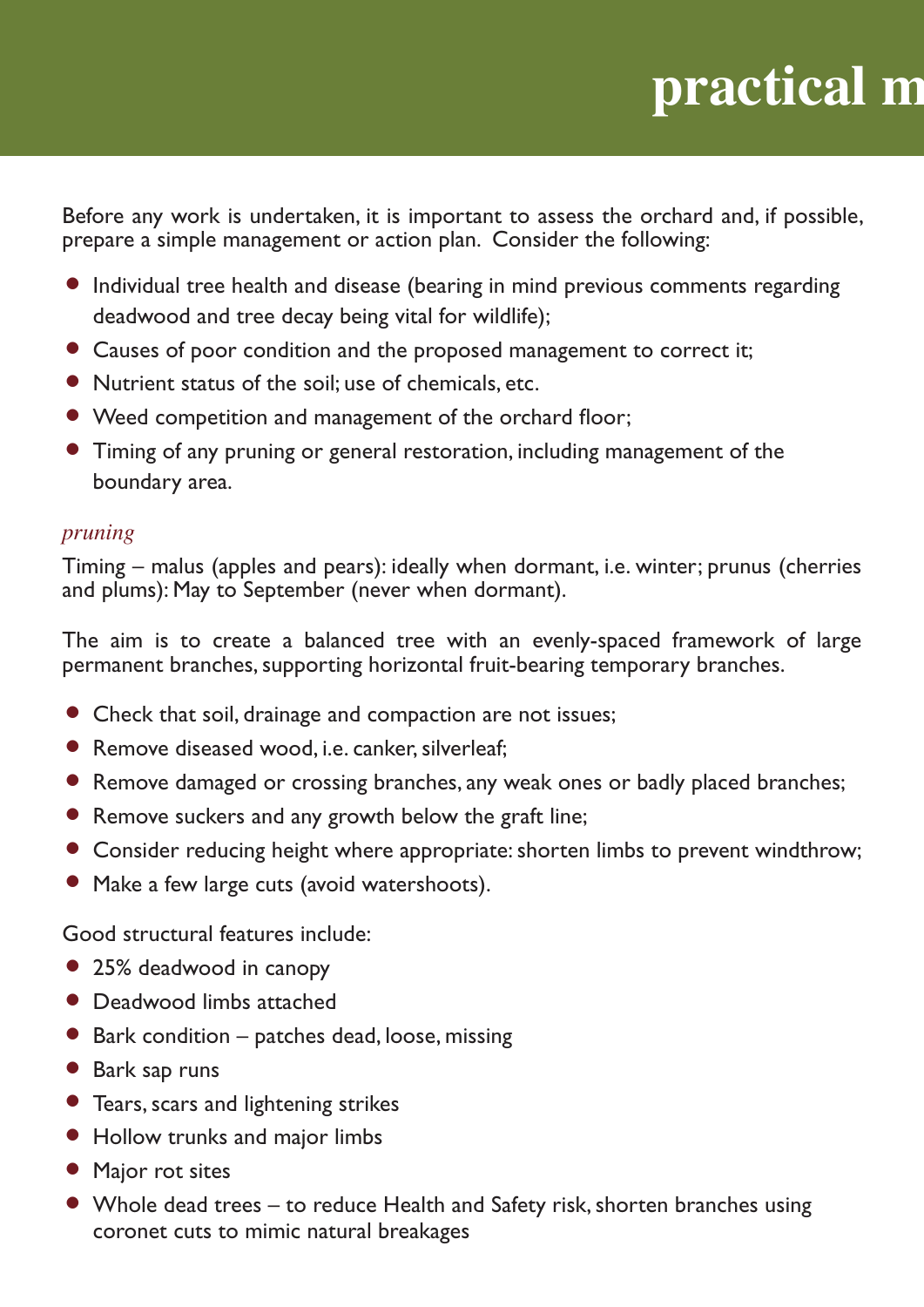## **management**

Grafting, winter pruning and summer pruning courses are regularly held in Tayside – further details from: www.taysidebiodiversity.co.uk.

#### *new plantings and new orchards*

If there is room in an existing orchard or garden, new plantings should be considered to ensure different aged trees. Grafting of existing trees is recommended, especially if they are local varieties, or unknown, but well-fruiting, varieties. New orchards should reflect locally-grown varieties: in Tayside this includes plums, pears and apples.

New orchards should be sited to link existing habitats and enhance landscape character. Advice should be sought on which rootstock to grow the fruit on and how best to manage individual trees; cordons and espalier trees can be especially popular where space is a premium. Rows or avenues of trees should also be considered.

South or south-western facing ground is best for orchards; be aware of windy sites or where there is standing water at certain times of year. All tree planting should be avoided in areas of known archaeology. New trees planted into an existing orchard should follow the original historical pattern. Remember to choose the correct tree guards for the area, especially if livestock are likely to be in the vicinity.

Where a mixed orchard is being considered, remember that pears are longest lived (up to 250 years whilst apple trees are mature at 100 years old). Pear trees tend to blossom well before apple trees so can be more susceptible to frost and a lack of pollinators. This is where it is particularly important to encourage bee hives into the orchard.

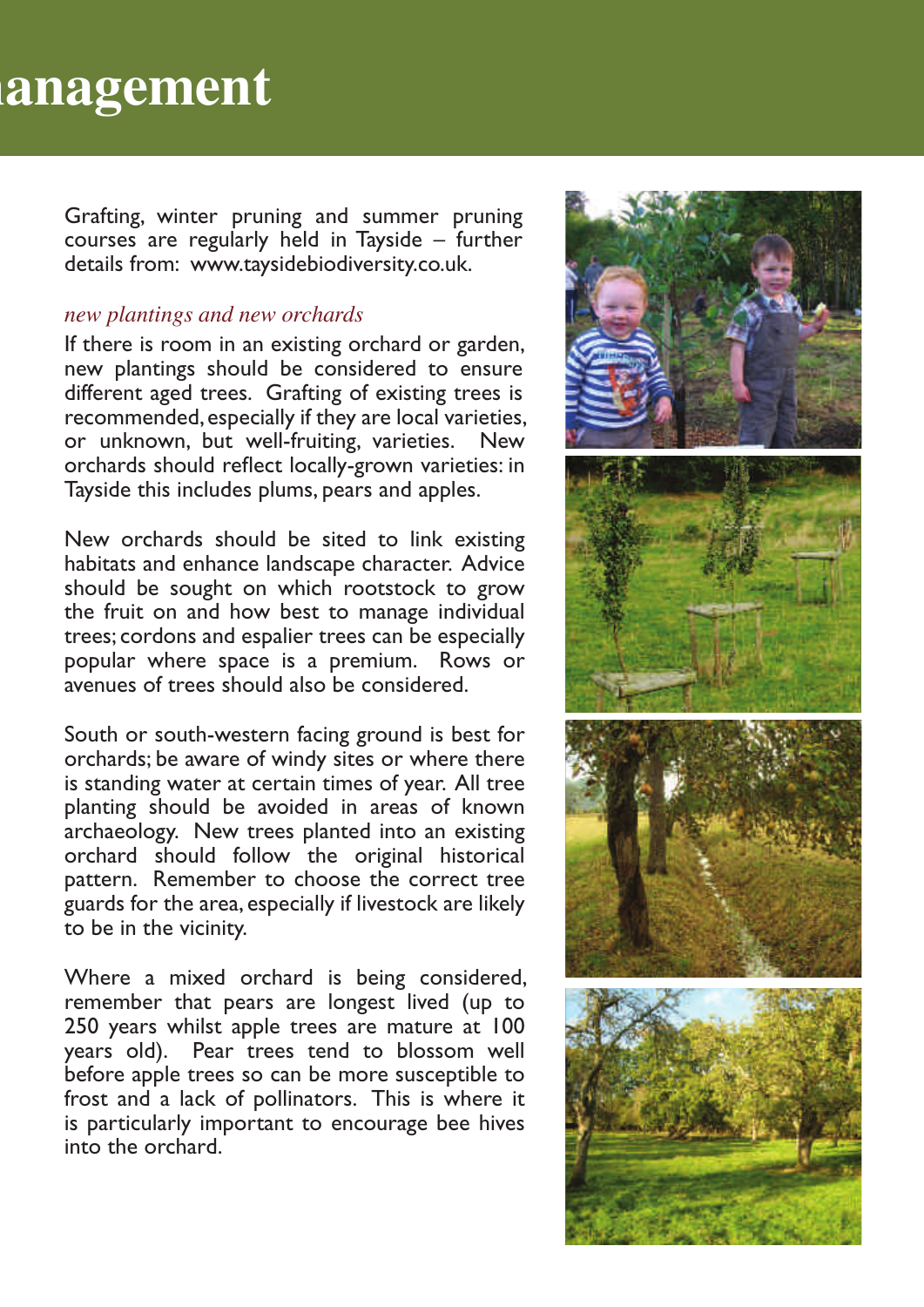## **fruit identifi cation**

With at least 6,000 different varieties of apple, 500 varieties of pear and 300 varieties of plum, identification is a very complex matter. Most fruit identification is carried out by only a handful of specialists who have accumulated a wealth of knowledge over a lifetime of experience and interest. Look out for Apple Day events in mid-October as this is often the time for "Fruit Roadshows" to take place locally. Information about Apple Days can be found on www.commonground.org.uk or www.taysidebiodiversity.co.uk

## *Brogdale*

One of the best and most reliable ways to identify fruit varieties is to get help from Brogdale, home of the British National Fruit Collection. Non-members are charged "per variety" – enquire first before sending any fruit: Brogdale Farm, Brogdale Road,

Faversham, Kent, ME13 8XZ

Tel: 01795 536250 Web: www.brogdalecollections.co.uk

## *RHS Garden Wisley*

The Royal Horticultural Society has a similar fruit naming service which charges non-members. Before sending any fruit contact: Fruit Naming Service, RHS Garden, Wisley, Woking GU23 6QB Tel: 01483 224234

## *The National Orchard Forum Website*

An apple identification key has been produced to enable non-experts become familiar with identifying apple varieties. This can be downloaded from www.nat\_orchard\_forum.org.uk.

## *further reading*

*Apples in Scotland* John Butterworth

*The Book of Apples* Joan Morgan and Alison Richards

*Apples: A Field Guide* Michael Clark

*The Apple Book* (Out of Print) Rosanne Sanders

*Apples: A Guide to the Identifi cation of International Varieties* John Bultitude

*Fruit: An Illustrated History* Peter Blackburne-Maze

*Pears* Jim Arbury

*The Grafter's Handbook* R. J. Garner

*RHS Pruning* Christopher Brickell

*Orchards* Jonathan Latimer

*The Apple Source Book* Sue Clifford and Angela King

*A Harvest of Apples* Ruth Ward

*The Common Ground Book of Orchards* Common Ground

*Protecting our Orchard Heritage* Sustain 2008

*" You could make an apple pie every day for 16 or more years and not use the same variety twice…"*

*Common Ground, The Apple Source Book(1991)*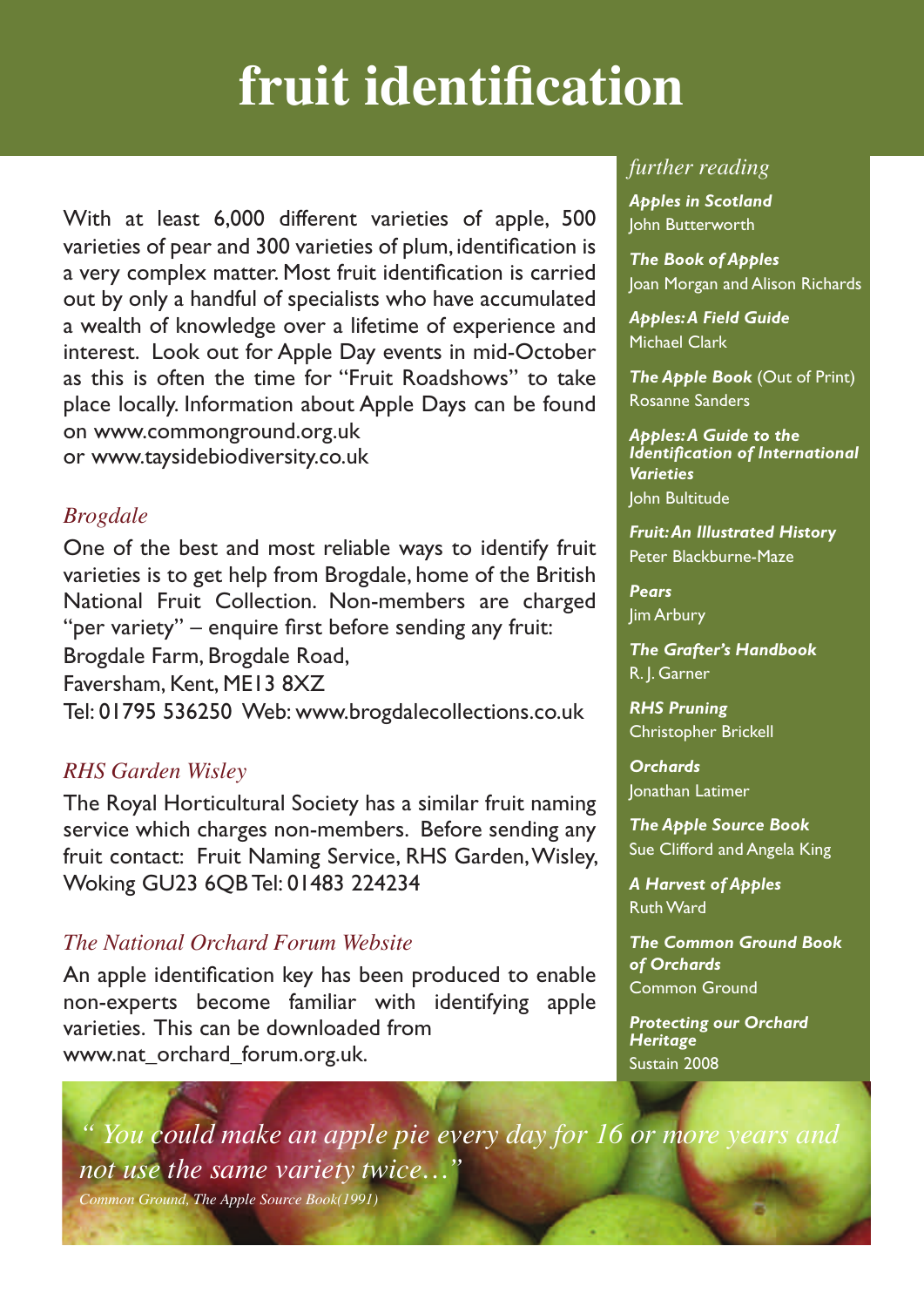## **useful information**

#### *Habitat Action Plans (national and local)*

The Tayside Traditional Orchards Habitat Action Plan and Tayside Community Gardens, Orchards and Allotments Habitat Action Plan are available via Tayside.biodiversity@ukf.net or can be downloaded from www.taysidebiodiversity.co.uk.

Traditional Orchards are now included in the UK Biodiversity Action Plan. Further information is available via www.ukbap.org.uk.

#### *Common Ground*

Founders of Apple Day, Common Ground have been working to save old orchards since the 1980's - www. commonground.org.uk.

#### *People's Trust for Endangered Species*

As an international organisation, volunteers are encouraged to take part in practical action for specific species and habitats. As Lead Partner of three invertebrate Biodiversity Action Plans, they are now mapping the traditional orchards of England: www. ptes.org.

#### *National Orchard Forum*

Pools information and expertise from around the country and provides information of national interest: www.nat-orchard-forum.org.uk.

#### *Grazing Animals Project (GAP)*

Provides a wide range of information on conservation grazing in the UK: www.grazinganimalsproject.org.uk.

#### *National Farmers' Retail & Markets Association*

Co-operative of producers selling on a local scale and farmers' markets organisers: www.farma.org.uk.

#### *Central Core Orchard Network*

A member of the National Orchard Forum; working to revive interest in the importance of orchards and local fruit varieties across Central and Northern Scotland: www.centralcoreorchardnetwork.co.uk. Fruit tree and orchard survey form available (with the aim to create an Apple Map of Scotland). The Natural England Technical Information Notes on Orchards can be downloaded from this website. Although they have a southern bias much of the information is relevant to Scotland.

#### *East of Scotland Orchard Group*

A new group of organizations and individuals working together to raise the profile of orchards old and new: www.taysidebiodiversity.co.uk.

#### *Carse of Gowrie Historic Orchard Forum*

A group of local orchard owners, land managers and organisations keen not only to safeguard the Carse orchards, but to create a local market for the produce, encourage new school and community orchards to be planted and to celebrate the unique eco-tourism opportunities of the area with orchard trails, etc. Further details: www.taysidebiodiversity.co.uk. and www.cogg.org.uk.

#### *Perth & Kinross Countryside Trust*

One of the key organisations in Tayside working via the Big Tree Country Project to safeguard and enhance local orchards: www.pkct.org.

#### *Angus Council*

Plans are afoot to create a large number of school and community orchards throughout the county: www. taysidebiodiversity.co.uk.

#### *Dundee City Council*

An Orchard Trail throughout the city is being discussed for the local schools and communities to enjoy: www. taysidebiodiversity.co.uk.

#### *Slow Food UK*

There are over 40 convivia in Britain, including Perth; the expanding membership helps preserve the heritage of food: www.slowfood.com. The international Slow Food Foundation for Biodiversity defends local food traditions and protection of local biodiversity: www.slowfoodfoundation.com.

#### *Perth & Kinross Cittaslow*

Perth is Scotland's first Cittaslow town. It has an ongoing "Buy Local, Eat Local"initative: http://www. pkc.gov.uk/Promoting+Perth+and+Kinross/Cittaslow